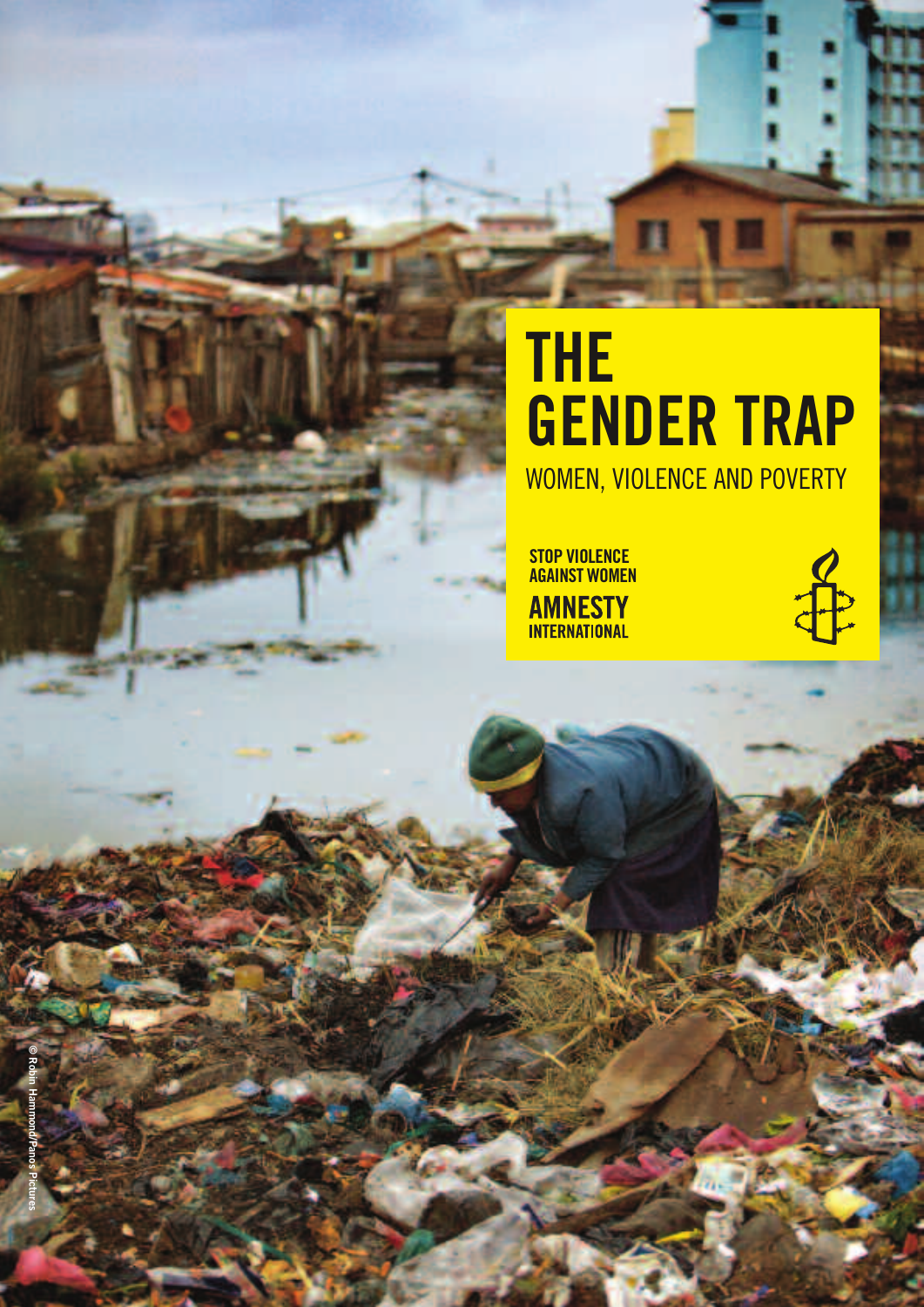

Women working at a rice mill in Asuganj, Bangladesh.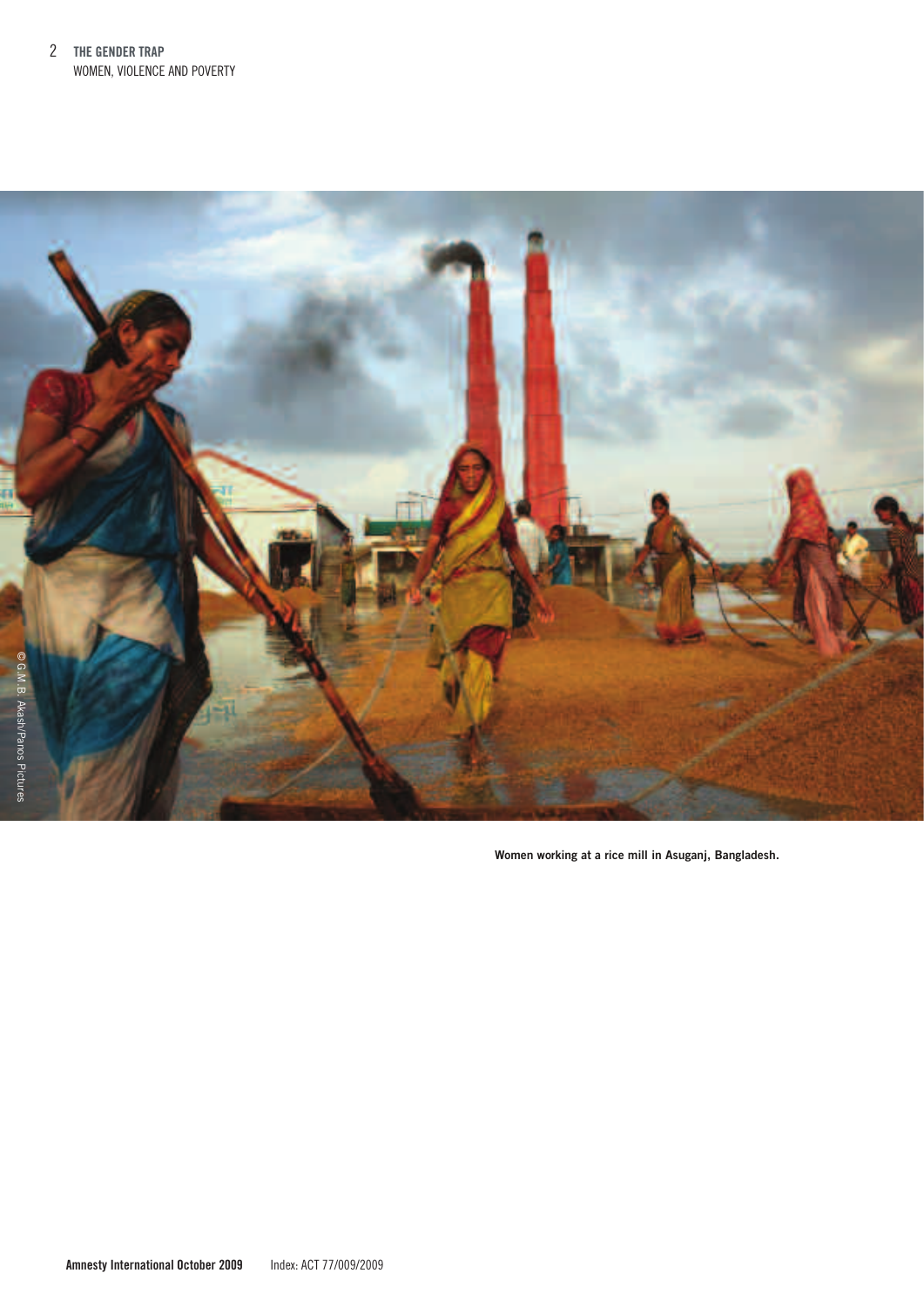### THE GENDER TRAP: WOMEN, VIOLENCE AND POVERTY

Most of the people living in poverty in the world are women – more than 70 per cent, according to UN estimates. <sup>1</sup> Why is it that more than two thirds of the world's poor are women, although women are only half of the world's population?

Discrimination is a key driver of poverty. In some countries discrimination against women is built into the law, in others it persists despite equality laws. Women do not have equal access to resources and productive means such as land, credit and inheritance rights. Women are not paid the same wages as men and most of their labour is unpaid. Women often work in informal employment with no job security or social protection. At the same time, they are still held responsible for providing care for their families and homes.

#### Most of the people living in poverty in the world are women

Poverty, for women, is both a consequence and a cause of violence. Women who suffer physical, sexual or psychological violence lose income and their productive capacity is impaired. Violence against women also impoverishes their families, communities and societies. On the other hand, poverty makes it harder for women to find avenues of escape from an abusive relationship. While economic independence does not shield women from violence, access to economic resources can enhance women's capacity to make meaningful choices. A woman who is economically dependent on her partner may see no viable way of supporting herself and her children.

A girl who becomes pregnant as a result of a rape may find herself excluded from school, reducing her prospects of finding work and securing an independent future.

The violence women face helps keep them poor, and it is poor women who are most exposed to violence. Many women living in slums experience violence and insecurity on a daily basis both in their homes and in the streets. Women in low-paid jobs in the informal sector often work in deplorable conditions. Migrant women workers face exploitation and violence from employers or criminal networks when they seek better economic opportunities abroad.

Discrimination and violence against women often go hand in hand, resulting in the denial of women's rights to health, education, shelter and food. Poverty in turn puts women and girls at risk of further abuse and violence, closing the vicious circle.

Discrimination undermines the human rights of many different groups in society, including Indigenous People, ethnic, racial, religious or linguistic minorities, and migrants. Within these groups, women face double discrimination – both as group members and as women. In addition, particular groups of women are especially prone to be targeted for violence, including minority, Indigenous and refugee women, destitute women, women in institutions or in detention, girls, women with disabilities, older women and women in situations of armed conflict.

Poverty is more than lack of income. It is also lack of security, lack of voice, lack of choice. The voices of women who live in poverty are rarely heard. Poverty manifests itself in different ways and affects people and countries differently. Some groups are hit harder than others, both in developed and developing countries. Women experience the effects of poverty in particular ways because of their roles in society, the community and the family.

However, women are not passive victims. They can be active citizens and human rights defenders who claim their rights, organize themselves, demand justice and accountability, and work to improve their lives and the situation of their families and communities. Women often are the most committed and successful agents of change, not only for their own families and communities but for the whole of society. Examples of such positive changes can be found in all corners of the globe.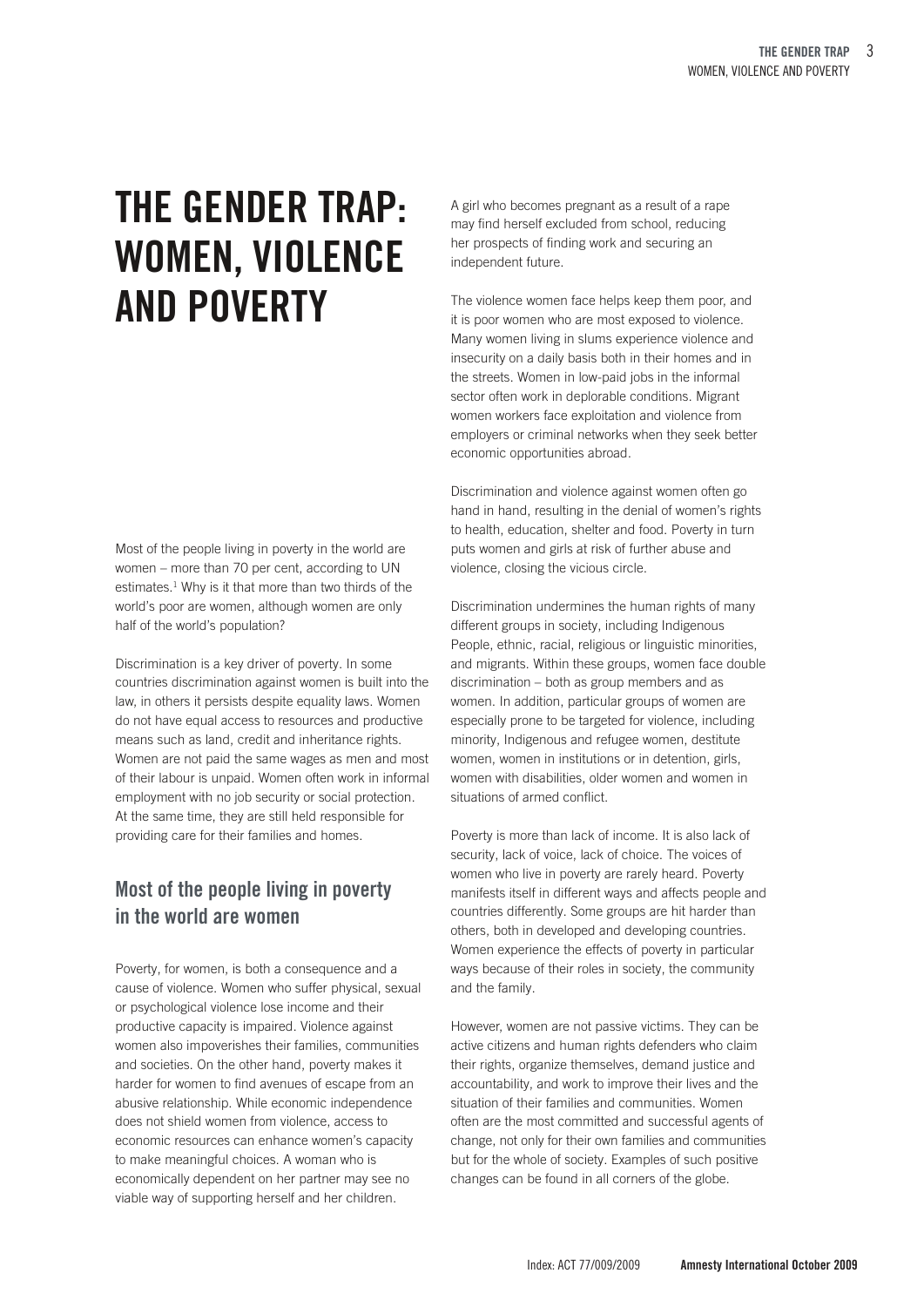## UNEQUAL SHARES



Afghan women's rights activists protest against a controversial law that they fear would place new restrictions on Shia women's freedom of movement, April 2009. The law has since been revised to include some positive changes proposed by Afghan women human rights defenders, although some concerns remain.

Despite producing 60 to 80 per cent of the food in developing countries, women own only 1 per cent of the land.<sup>2</sup> In sub-Saharan Africa, the majority of women work in the agricultural sector but customary law often denies daughters and wives the right to inherit the land they cultivate. In some countries, women are required to obtain their husbands' permission or co-signature before they are granted credit by a bank. Unequal access to credit, land

and inheritance is a major impediment to women's economic independence.

In many countries such gender inequalities are enshrined in openly discriminatory laws. Even in countries whose constitutions guarantee equality before the law, there are often laws on the statute book that deny women equal rights with men.

Equality in law does not guarantee equality in practice. Even in countries with equality laws, discrimination often persists because the laws are not effectively implemented.

International laws and standards require all states to protect, respect and fulfil equal rights for women, but in most countries women are effectively denied the same legal rights as men. This can be seen in areas such as property and inheritance rights, protection from violence, marriage or divorce laws, freedom of movement and full legal capacity and equality before the law.

#### Despite producing 60 to 80 per cent of the food in developing countries, women own only 1 per cent of the land

Violence against women entrenches inequality and exacerbates poverty by reducing the capacity of women to contribute productively to the family, the economy and public life. It also drains resources from social services, the justice system, health care agencies and employers.

Women's potential for economic success, driving entire communities out of poverty, can be seen in the experience of the Bangladesh Rural Advancement Committee (BRAC). BRAC became the world's largest grassroots development organization by putting women and girls at the centre of its anti-poverty strategies and engaging with them as active agents of change. Over the years, BRAC has organized women and girls and, with their active participation, has piloted, refined and scaled up practical ways to increase their access to resources and support them as entrepreneurs. BRAC runs microfinance and education programmes in Asia and Africa, reaching more than 110 million people, and is more than 80 per cent self-funded.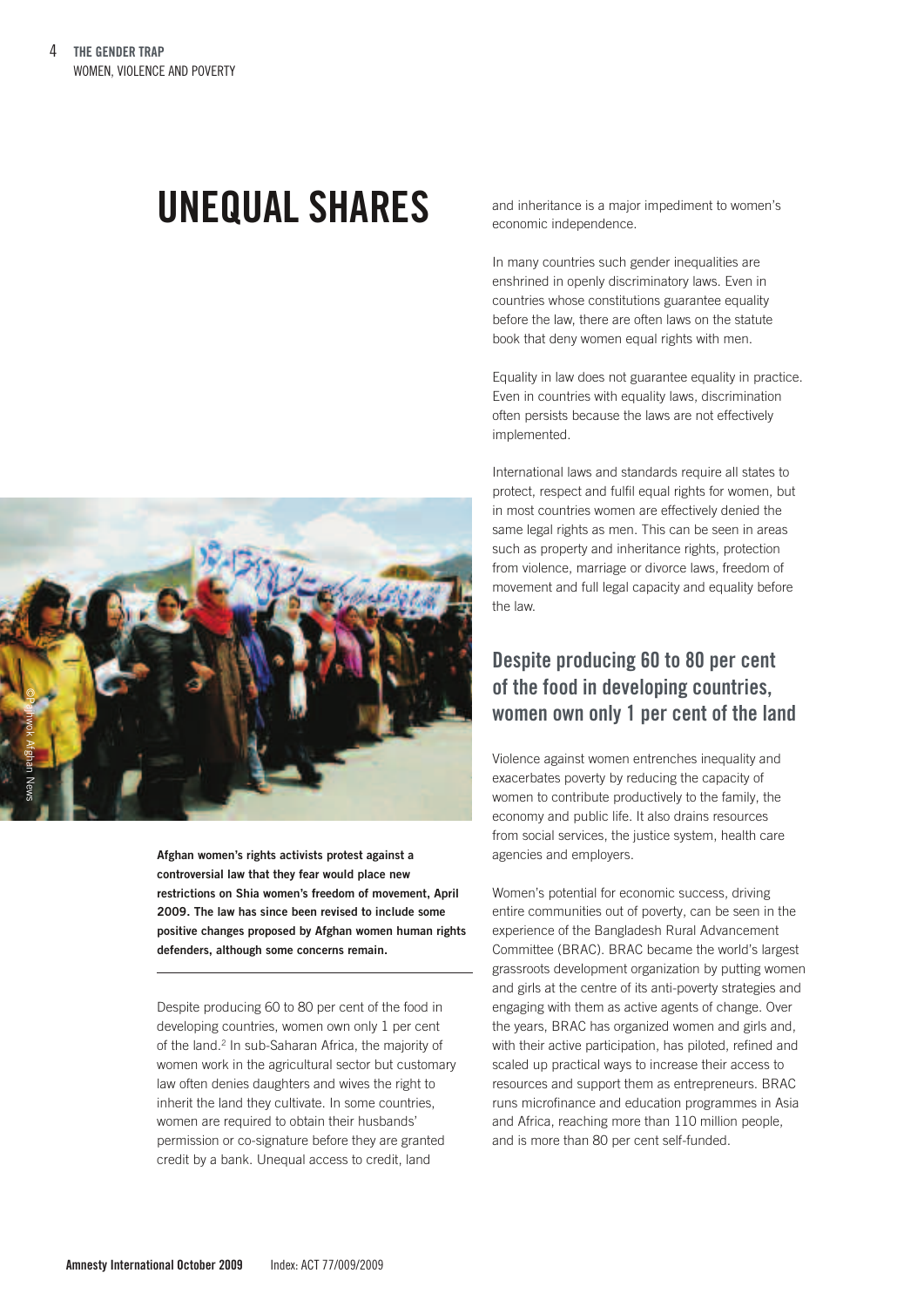### WOMEN WORK FROM DAWN TO DUSK



Women earn only 10 per cent of the world's income although they do two-thirds of the world's work.<sup>3</sup>

#### In both developing and developed countries, women consistently earn less than men for the same work

Women and girls carry the burden of domestic work and take on even more responsibility in times of crisis. Rural women spend much of their time fetching water, collecting firewood, working in the fields and caring for young children or sick family members but their labour is unpaid and its importance is unacknowledged. Both rural and urban women work in the informal sector, often in low paid or hazardous jobs with no regard to their labour rights. UN-Habitat has estimated that in Africa, 84 per cent of women's employment outside the agricultural sector is informal. 4

Girls pounding grain in a village in northern Sierra Leone, 2009.

Environmental degradation and climate change affect the lives of countless women and girls. When droughts or floods devastate the countryside, many men migrate to urban centres to look for work but escaping natural disaster is more difficult for women, especially those with dependent children. Women have to work harder to produce crops, walk longer to fetch water or collect firewood, and survive on depleted resources. When resources are scarce, sacrifices are often made at the expense of women and girls. Seven out of 10 of the world's hungry are women and girls, according to the World Food Programme. 5

The impact of globalization and of policies such as deregulation of economies and privatization of the public sector have tended to reinforce women's economic inequality, especially within marginalized communities, according to the UN Secretary-General. Economic restructuring has reduced public sector programmes and social spending in many countries, and while industrialization and economic migration offer women waged work outside traditional boundaries, women are employed primarily in gendersegregated and low-wage industries.<sup>6</sup>

In both developing and developed countries, women consistently earn less than men for the same work. As a result, even in wealthy countries, many women live in relative poverty, especially if they are single and have dependants.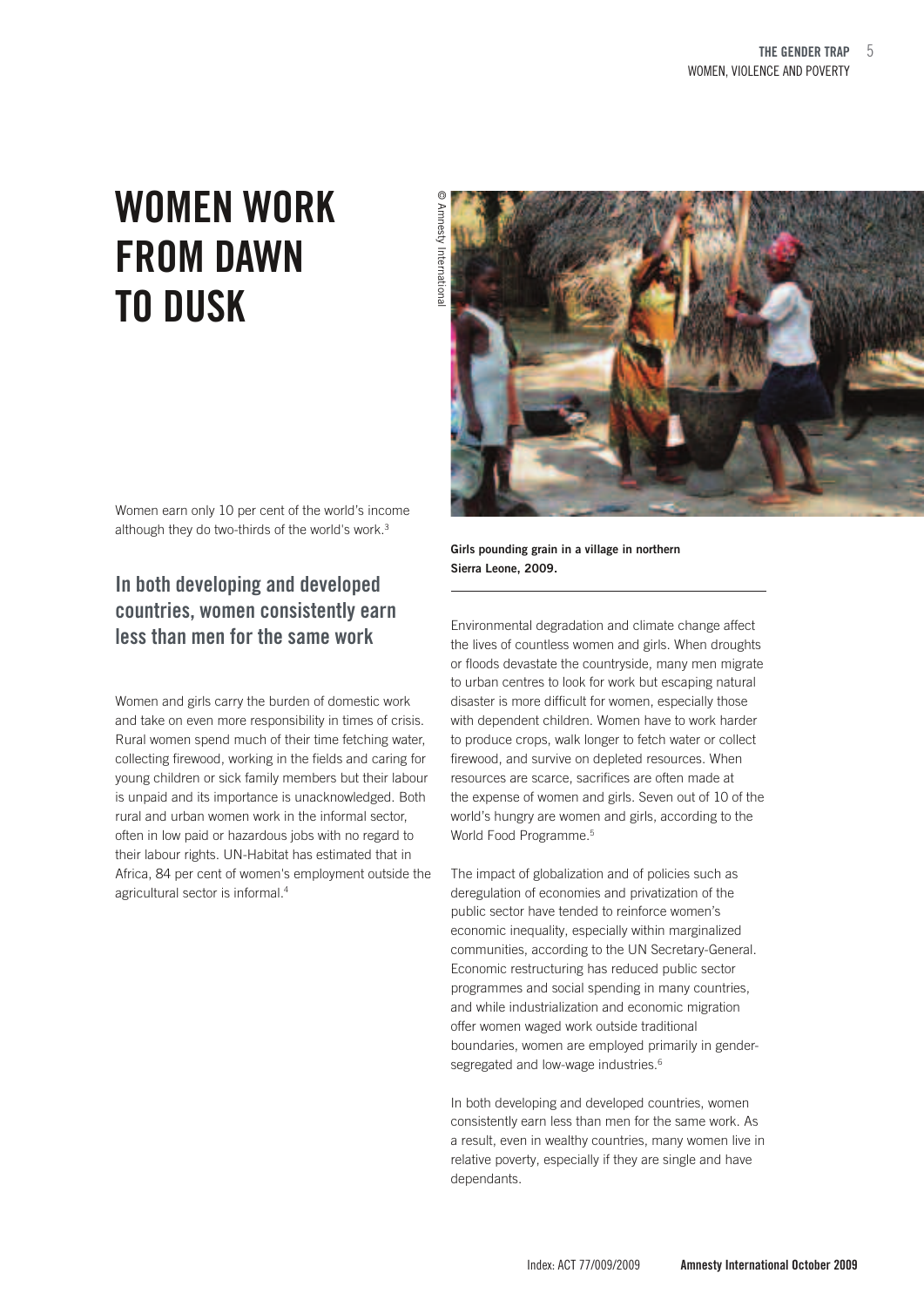

A schoolgirl in Port-au-Prince, Haiti, wears one of the badges made by a South African women's project for Amnesty International's Stop Violence Against Women campaign, March 2008. Tens of thousands of her contemporaries are not in school as a result of poverty.

Many women face discrimination and harassment at work and women migrant workers are particularly exposed to exploitation and abuse. Poverty may push them into semi-legal or illegal forms of employment, often gender-segregated, such as domestic service, work in manufacturing sweatshops or the sex industry. Many find themselves entrapped as victims of human trafficking or other contemporary forms of slavery.

T., a 27-year-old woman from the Philippines, is one of the tens of thousands of migrant domestic workers in Jordan. Her employer confiscated her passport when she arrived and made her work 17 hours a day, seven days a week. The family gave her little food and locked her in the house when they went out. She worked for two years but her employer failed to pay her almost a year's salary and forced her to work for two more months without a visa. Eventually T. jumped from the window on the second floor to escape and hurt her leg. Her employer reported her to the police and accused her of theft in an attempt to avoid paying her overdue salary. The employer finally agreed to pay T.'s return ticket to the Philippines, but not her overdue salary, and she returned home.

Poverty and marginalization not only put girls at risk of violence, but also force them to work instead of going to school or in order to pay for schooling. According to UNICEF estimates, in 2007, 102,000 girls aged 6 to 17 worked as domestic servants in Haiti. Isolated from family, friends and the outside world, these girls are particularly exposed to abuse. Stéphanie is one of them. She worked from the age of 12, receiving only food and lodging as payment, and sold goods in the street to fund her education. She was returning home with her merchandise and a day's takings when she was attacked by three men and raped at gunpoint. Her goods and money were stolen and she had to abandon her education as she could not pay the school fees.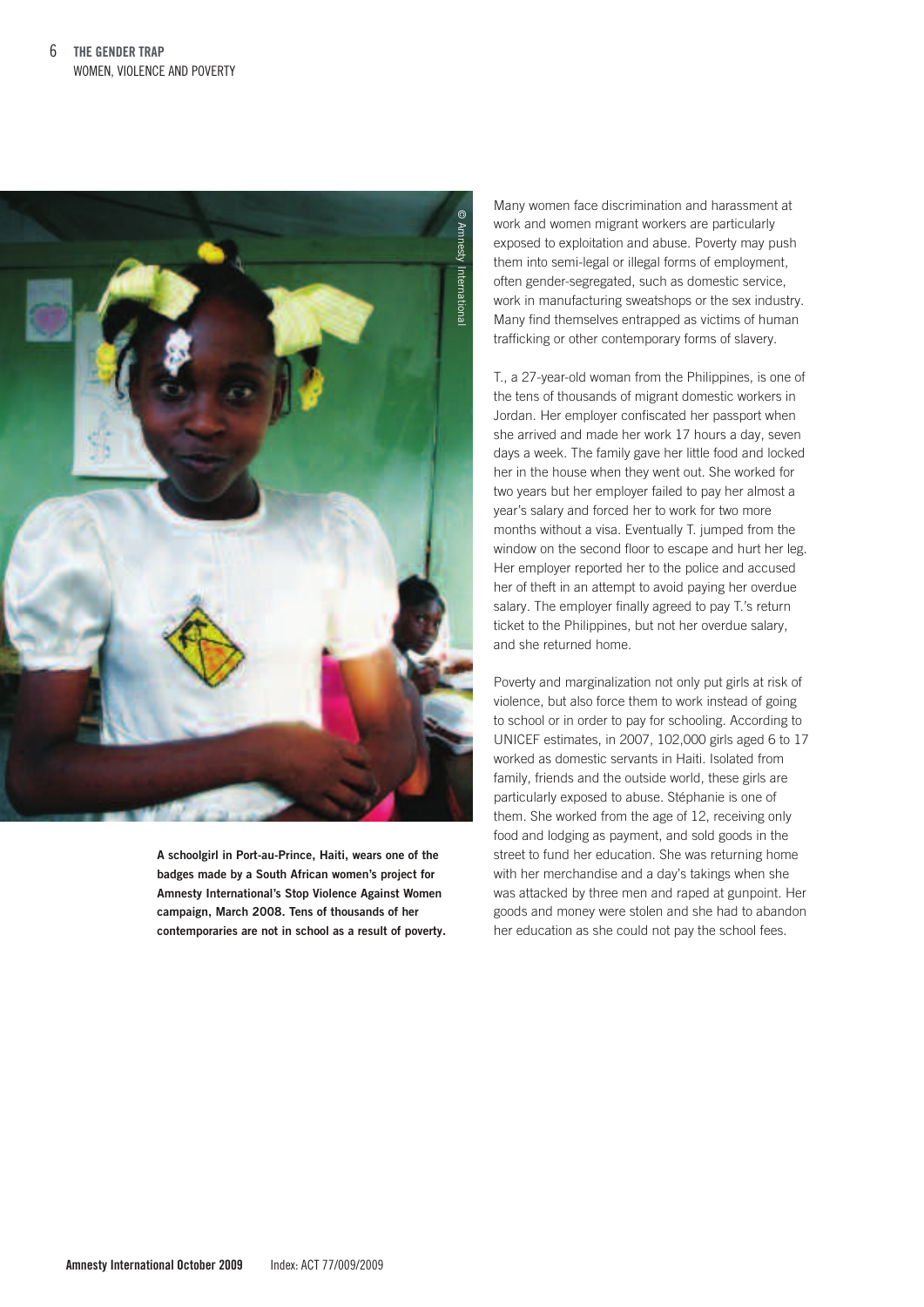# GIRLS MISS OUT ON EDUCATION

Three quarters of the world's illiterate adults are women. 7

Education is a right in itself and it is also a pathway to the enjoyment of other rights. Lack of education has lifelong consequences. For girls, lacking an education reduces their opportunities for financial independence. It increases the likelihood that they will enter into early marriage, with its high incidence of emotional and physical ill-health. Lack of education also significantly increases the risks of contracting HIV and of dying in childbirth. It makes it harder for women and girls to navigate society successfully and claim their rights.

Poverty forces families to make tough choices when they have to pay for children's education. Often boys' education is prioritized over that of girls, as boys are seen as the future bread-winners for the family. In many countries, girls are expected to share domestic work with their mothers until they become wives and mothers themselves. Though evidence has shown that educated mothers have healthier and better educated children, education is often not seen as equally important for women.

In Tajikistan, for example, the combination of gender stereotypes and the costs of schooling mean that about one in five girls drops out of school at the age of 13 or 14. Many families cannot afford the basic essentials needed for their children's schooling – text books, clothes and transport. So rather than sending girls to school, they prioritize the education of boys, who will support them financially in later life. Many girls do not

complete their education but instead care for family members or work in the fields or at the market until they are married.

Countless girls drop out of school because of sexual harassment and violence, or fear of violence. Sexual harassment of girls in school occurs around the world. A study in the USA found that 83 per cent of girls aged between 12 and 16 in public schools had experienced some form of sexual harassment.<sup>8</sup>

Early marriage is another reason why girls do not go to school or drop out of school. Despite laws prohibiting early marriage, many girls around the world are married off to older men. They are left with little or no education and few prospects for economic independence. Their lack of financial independence can mean that their life choices are greatly restricted.

#### Three quarters of the world's illiterate adults are women

A 27-year-old mother of three children from Iraq told Amnesty International in May 2008 that her father had forced her to marry an older man when she was just 13. Years later, she said, her husband falsely accused her of adultery because he wanted to divorce her and evade responsibility for supporting her. She was being detained in the Erbil women's prison because of her husband's accusations. She said she had received only minimal education as a child and, alone, could not support herself and her children. She now hoped that her husband would allow her to return to the family home to live as her husband's "servant", if this was what he required, so that she could at least be with her children.

In many countries, when money is scarce and education is costly, some girls enter sexual relationships which they would not otherwise, for example with "sugar daddies" (older men who give them gifts or cash), in order to get the money they need for school.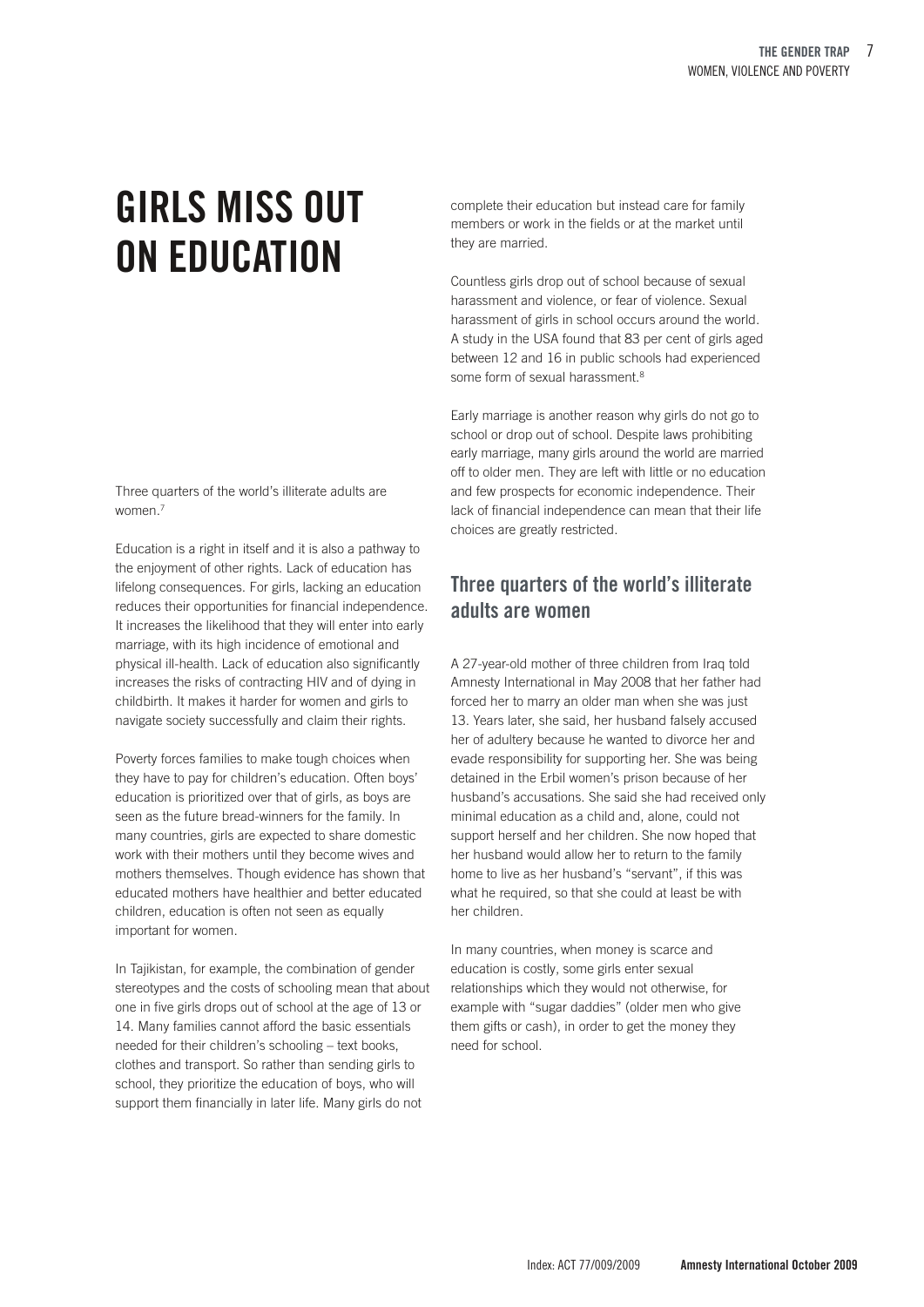### MULTIPLE **DISCRIMINATION**

Women often face multiple discrimination – they are discriminated against and denied their rights because they are women and because they belong to a marginalized group. Women living in poverty also face discrimination simply because they are poor.

Multiple discrimination is intimately linked to violence against women. It shapes the forms of violence that a woman experiences. It also makes some women more likely to be targeted for certain forms of violence because they have less social status than other women and because perpetrators know such women are less likely to report abuse or seek assistance.

The discrimination that women face often leads to exclusion from access to justice, protection or services – exclusion that arises from poverty and further entrenches poverty.

Many women living in poverty do not have access to health care because they cannot afford to pay for it or because they cannot afford the cost of transport to reach health facilities. Others face barriers because they are illiterate, do not speak the official language or are not given the information they need.

The disparities are shown clearly by the toll of maternal mortality – one woman every minute dies of complications of pregnancy and childbirth. The vast majority – more than 95 per cent – are poor and come from developing countries.

In developed countries, women who belong to racial or ethnic minorities are often more likely to be poor and face greater barriers in gaining access to health

services. <sup>9</sup> For example, in the USA, African American women are almost four times more likely to die in childbirth than white women.<sup>10</sup>

Peru has one of the highest rates of maternal mortality in the Americas. Most of the women who died in pregnancy and childbirth are rural, poor and Indigenous women who in practice do not receive the same health services as other women in the country. Women's access to healthcare reflects the deep inequalities in Peruvian society. Women living in rural areas have poorer access to vital emergency obstetric care and may also lack access to information on maternal health. Indigenous women often find themselves facing additional barriers because they do not speak Spanish and because of deep rooted institutional prejudices.

#### Discrimination often leads to exclusion from access to justice, protection or services

Women in South Africa, particularly black women, are disproportionately affected by poverty and by the HIV pandemic. The government has expanded free access to anti-retroviral therapy for people living with HIV and AIDS. However, treatment, care and support services are still mainly provided through hospitals, which are under great pressure, rather than through primary healthcare facilities. Transport costs are high in relation to people's income and women living in poor rural communities find it particularly difficult to reach hospitals to begin or maintain their treatment under medical supervision. Many also do not have adequate food, which is essential for coping with the side effects of anti-retroviral medication. Women's low social status compounds the problem of poverty as it means they may not receive their fair share of limited family resources. T.H., who took her meals with 12, and sometimes 20, other members of her husband's family, told Amnesty International in May 2007 that when there were food shortages, she would be the last to eat. She said, "I am at the lowest end of all".

In many countries justice is effectively denied to poor women whose only recourse lies in local, customary forms of justice that are heavily biased in favour of men. For example, women suffering domestic violence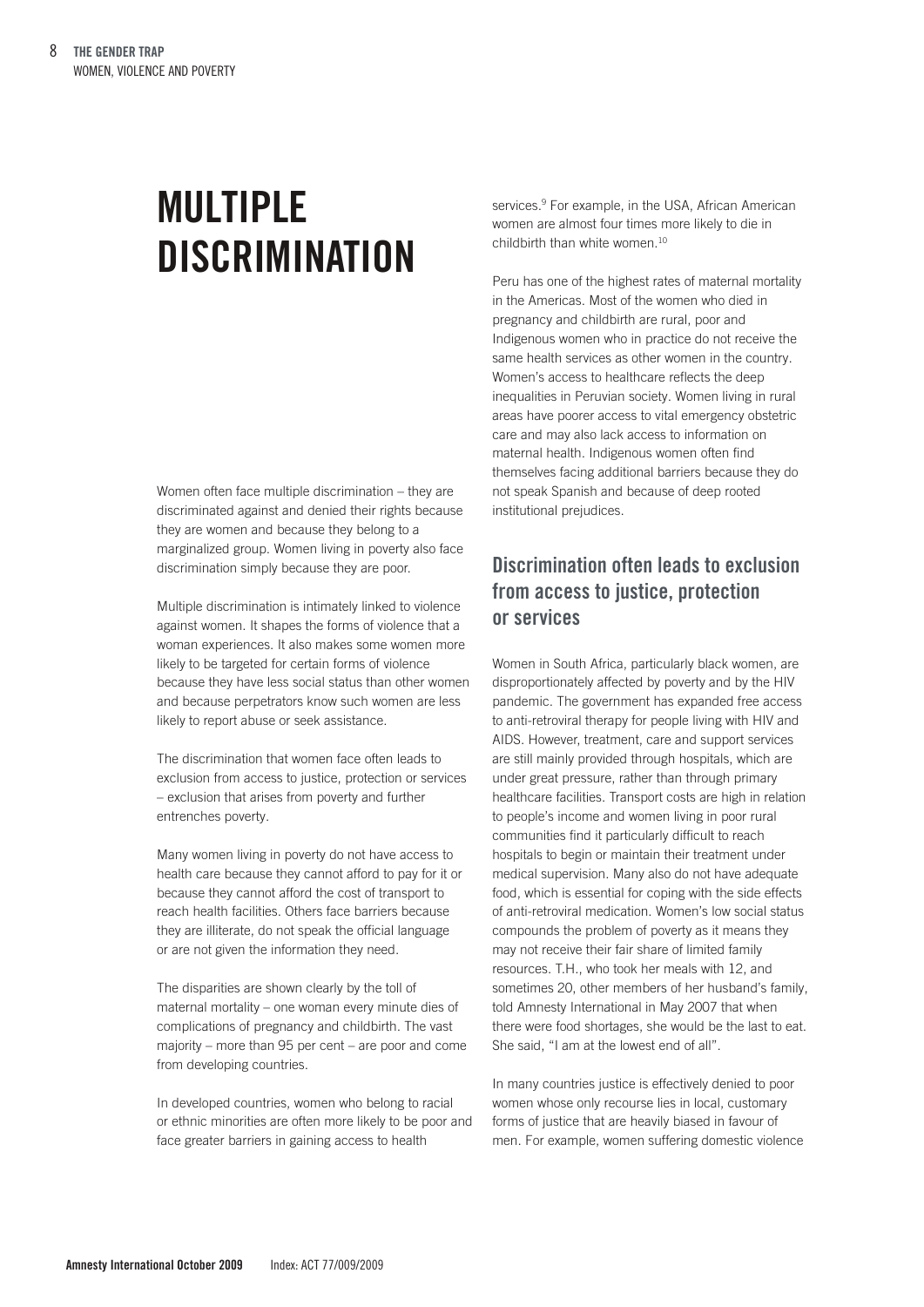

often lack legal protection. Their only way to escape the abuse is through divorce, but discriminatory legal practices and social attitudes make divorce difficult or impossible.

Women living in rural Sierra Leone, for example, come up against a range of barriers if they seek justice. Marriage, divorce, maintenance, property and inheritance are often governed by customary laws that discriminate against women. Under customary law, which operates in all areas outside the capital, a woman's status in society is equivalent to that of a minor. Before marriage, a woman is subordinate to her father or brother, and after marriage, to her husband. If her husband dies, she is subordinate to her male relative, usually a brother, until she remarries. In an

Peru: a pregnant woman in a maternal waiting house where she can rest until it is time to go to the nearby health facility to give birth.

effort to address discrimination against women, in 2007 laws were passed to prohibit domestic violence and to regulate inheritance, marriage and divorce. However, a government body set up to assist in their implementation has found that there is very little understanding within communities of the details of these laws, and they have largely not been implemented.

Sometimes the stamina and determination of an individual woman fighting against multiple discrimination has changed the rights landscape for all women in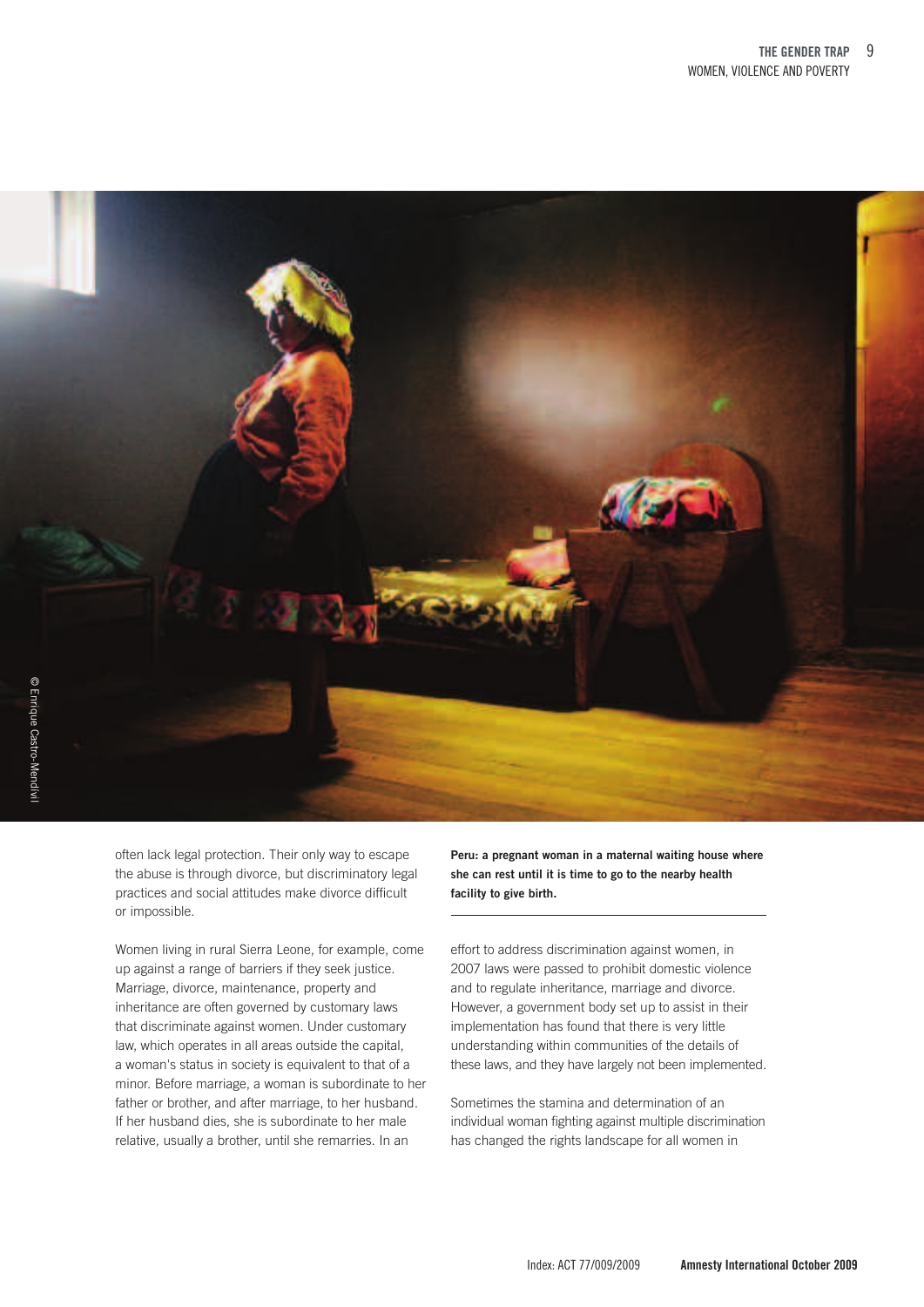

a country. Bhanwari Devi, a human rights activist and a Dalit from Rajasthan, India, is one such. In 1992, she was gang-raped by five Gurjar men after she told police about the planned marriage of a nine-month-old baby girl. The men were tried, but the judge pronounced that the rape could not have happened because an upper-caste man could not have raped a lower caste woman, and because she was too old and unattractive to be raped by young men. The men were convicted of minor crimes and then released. The judgment led to a huge nationwide campaign for justice for Bhanwari Devi, who was ostracized and stigmatized as "polluted by rape" within her own community. The campaign led to new legal guidelines on sexual violence at work and the registration of rape cases in Rajasthan went up dramatically. To this day, although her legal case is stalled, Bhanwari Devi and her continuing work supporting Dalit women are a beacon of hope for women in Rajasthan.

A vigil to honour missing and murdered Indigenous women, Parliament Hill, Ottawa, October 2007. Indigenous women in Canada face much higher rates of violence than other women. According to the Provincial Partnership Committee on Missing Persons, in the province of Saskatchewan, 60 per cent of the long-term cases of missing women are Indigenous, although Indigenous women make up only 6 per cent of the population.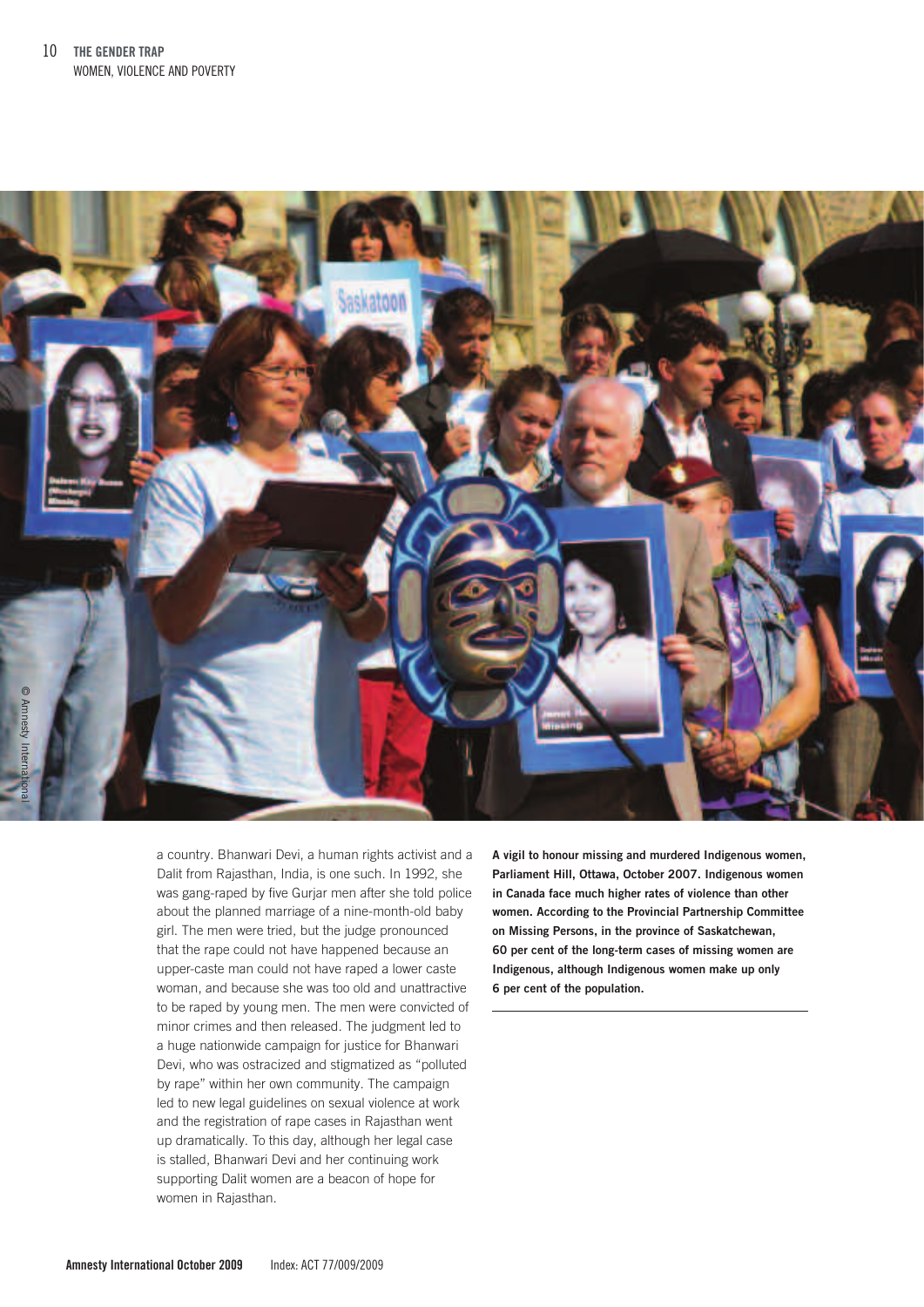## WOMEN'S LIVES, MEN'S DECISIONS

Custom, culture and religion combine with poverty to deny women access to the political process. They are prevented from making themselves heard and from making choices about their lives, including whether and when they will be mothers.

The battle for control over women's lives is played out most acutely over the issue of abortion. Every year unsafe abortions cost thousands of women their lives. It is well known that decriminalizing abortion and ensuring access to reproductive health and family planning services reduces maternal mortality. Yet in many countries where women are silenced and excluded from decision making, access to such services is denied.

In Nicaragua, a law came into effect in 2008 which criminalized all forms of abortion in all circumstances, endangering the lives of girls and women and preventing health professionals from providing timely and effective life-saving treatment. The law imposes prison terms for health professionals who cause any harm to the foetus, regardless of intent. Some medical interventions during pregnancy or delivery can result in unintentional injury or death of the foetus, and medical staff may feel justified in delaying or denying treatment for illnesses such as cancer, or in order to expedite delivery. The law can lead to punishments for girls and women who have suffered a miscarriage, as it is often impossible to distinguish spontaneous from induced abortions. The fact that women and girls who become

pregnant as a result of rape or incest are now compelled to carry their pregnancy to full term is a violation of their human rights. The overwhelming majority of girls made pregnant as a result of rape or incest in Nicaragua are young – between the ages of 10 and 14.<sup>11</sup> For these girls the future now seems very bleak with no choice but to continue with the pregnancy, or risk prosecution and endanger their health seeking an unsafe backstreet abortion. One young rape survivor said, "I've felt like killing myself many times – the trial was like a 10-month-long nightmare… When the case fell apart, I was hysterical... As well as everything else, I had a baby by him who I had to accept. What happened to me shattered my dreams, my hopes – I wanted to be someone who worked outside the home but I spend all day at home looking after the baby."

If women and girls follow their own choices, sometimes they pay with their lives. Du'a Khalil Aswad was stoned to death in the street by a group of men in front of a large crowd on 7 April 2007 at Bashiqa, near the northern city of Mosul in Iraq. Her murder was filmed by an onlooker and then widely circulated on the internet. The men who killed her reportedly included some of her male relatives. Her "crime" in their eyes was that this 17-year-old member of the Yezidi minority had formed an attachment to a young Sunni Muslim man. Other people, including members of local security forces, saw the murder but failed to intervene. She had sought protection from both the local police and the local office of the Kurdistan Democratic Party, but they had merely referred her to a local community leader, who accepted assurances from her family that they would not harm her.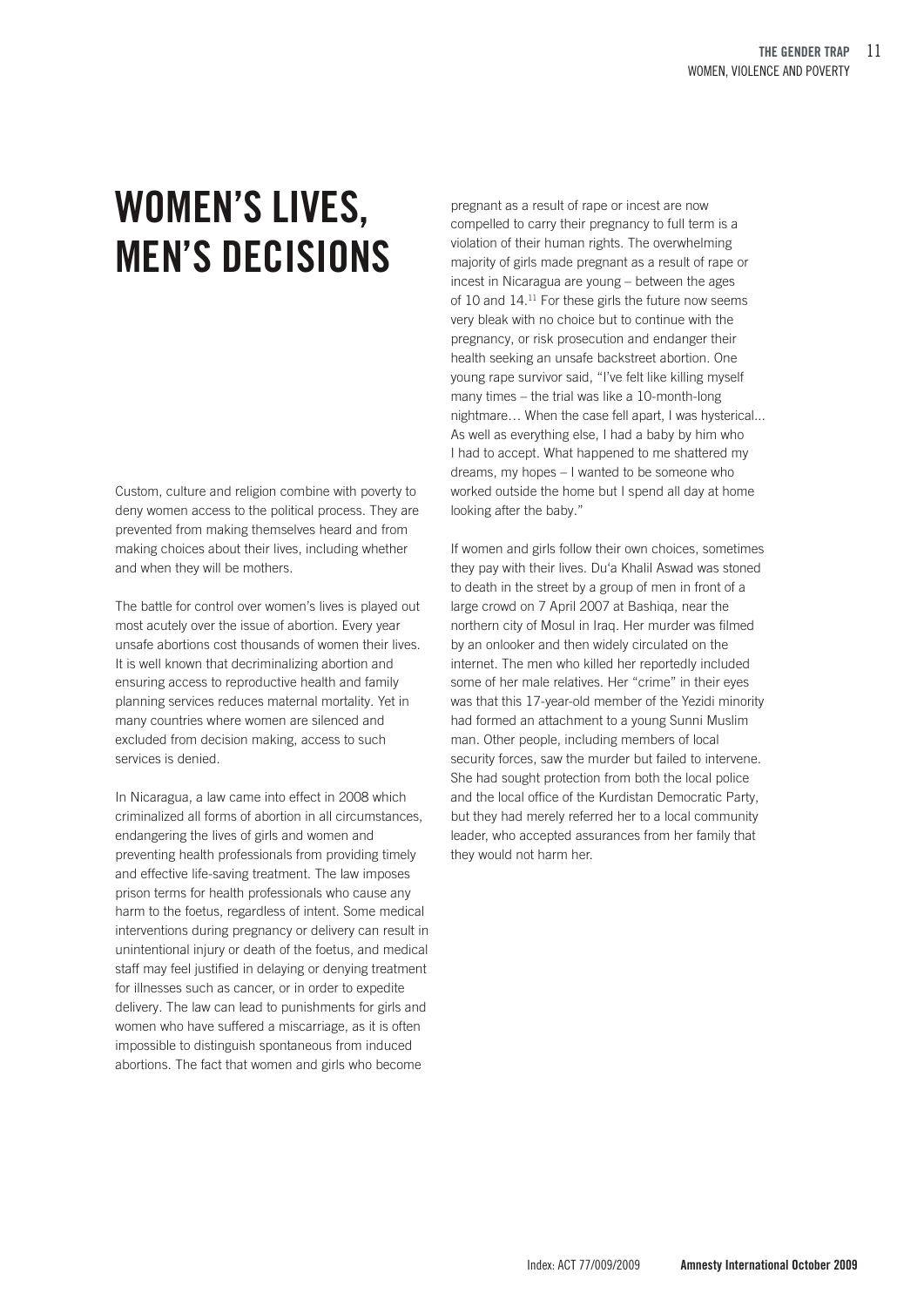## PUBLIC INSECURITY

More than a billion people – the majority women – live in one of the world's 200,000 slums or informal settlements.<sup>12</sup> Slums share common characteristics: inadequate housing, sanitation and drainage, poor water and electrical services, overcrowding, exposure to toxics in the environment and high levels of violence.

Many women move to cities in search of a better life or to escape abuse in their villages. In slums they are likely to find themselves confronted with similar problems to those they tried to leave behind – poverty, violence and police brutality. The difficulties of daily life are compounded by the fact that discriminatory property laws deny women the right to legally own their property.

#### Violence against women is rampant in slums

Women who lack security of tenure are particularly vulnerable to forced evictions. In most cases evictions are conducted without any due process, consultation, adequate notice or compensation. The effect of forced evictions can be catastrophic, particularly for people who are already living in poverty. Forced evictions result not only in people losing their homes (which they may have built themselves) and personal possessions, but also their social networks. After forced evictions, people may no longer have access to clean water, food, sanitation, work, health or education. Because of their role within the family, women bear the brunt of this deprivation.



Mme Dibie, aged 75, with neighbours in front of the ruins of her home in Farcha, N'Djamena, Chad. She had lived here for more than 40 years and supported herself by selling local beverages. Her home was destroyed in a government-authorized campaign of demolitions and forced evictions in 2008 that has rendered tens of thousands of people homeless and deprived many of their livelihoods.

Officials carrying out the evictions often use excessive force against residents. Those responsible for these

human rights violations are rarely brought to account. In a survey of six major cities around the world, the

Center on Housing Rights and Evictions identified violence against women as "rampant" in slums.<sup>13</sup> Criminal gangs fill the vacuum left by an absent state and violence becomes a part of daily life, particularly for women. Crimes are rarely reported due to the lack of police stations and hostility towards slum dwellers on the part of police.

Sixteen-year-old Blanche was raped by several men at gunpoint while she was doing her homework by the light of one of the few street lamps that were still working near her grandmother's home in Carrefour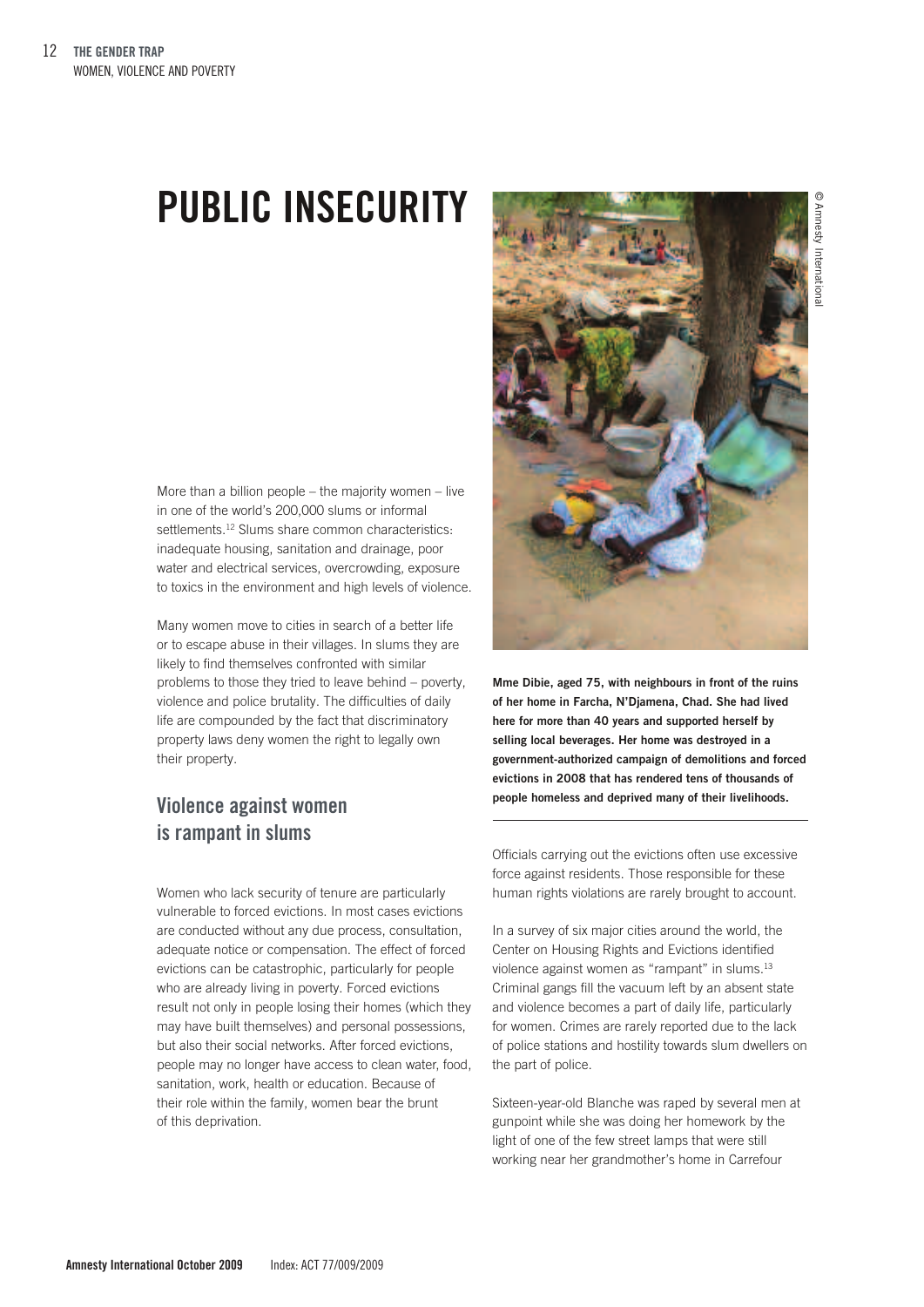

Feuilles neighbourhood in the Haitian capital Port-au-Prince. Blanche's grandmother took her to a clinic but discouraged her from reporting the attack to the police, believing it to be futile.

In January 2007, a 14-year-old girl and a teenage boy were stopped by military police officers in the favela (shanty town) of Jardim Elba in São Paulo, Brazil. They were taken to a nearby school yard and beaten with sticks. The girl was sexually abused by one of the officers. The case was taken up by the Sapopemba Human Rights Centre, which reported the police officers involved. A few days later, the police officer accused of sexually abusing the girl arrested her for drug trafficking and she was detained for two weeks until the prosecutor dismissed the charges as unfounded. She continued to receive death threats from police officers.

A woman carrying a child in Vidigal, Rio de Janeiro, 2006. The armoured vehicle in the background, known as a caveirão ("big skull"), is used to police these communities. Amnesty International knows of a number of women and girls in favelas (shanty towns) in Brazil killed in the crossfire between the police and drug traffickers, or between rival gangs.

Lack of documentation or recognition of a formal address adds to the insecurity and exclusion of slum residents, limiting their access to credit, public services, formal employment and even the right to vote. Women living in slums are frequently prevented from participating in the processes and decisions that affect their daily lives.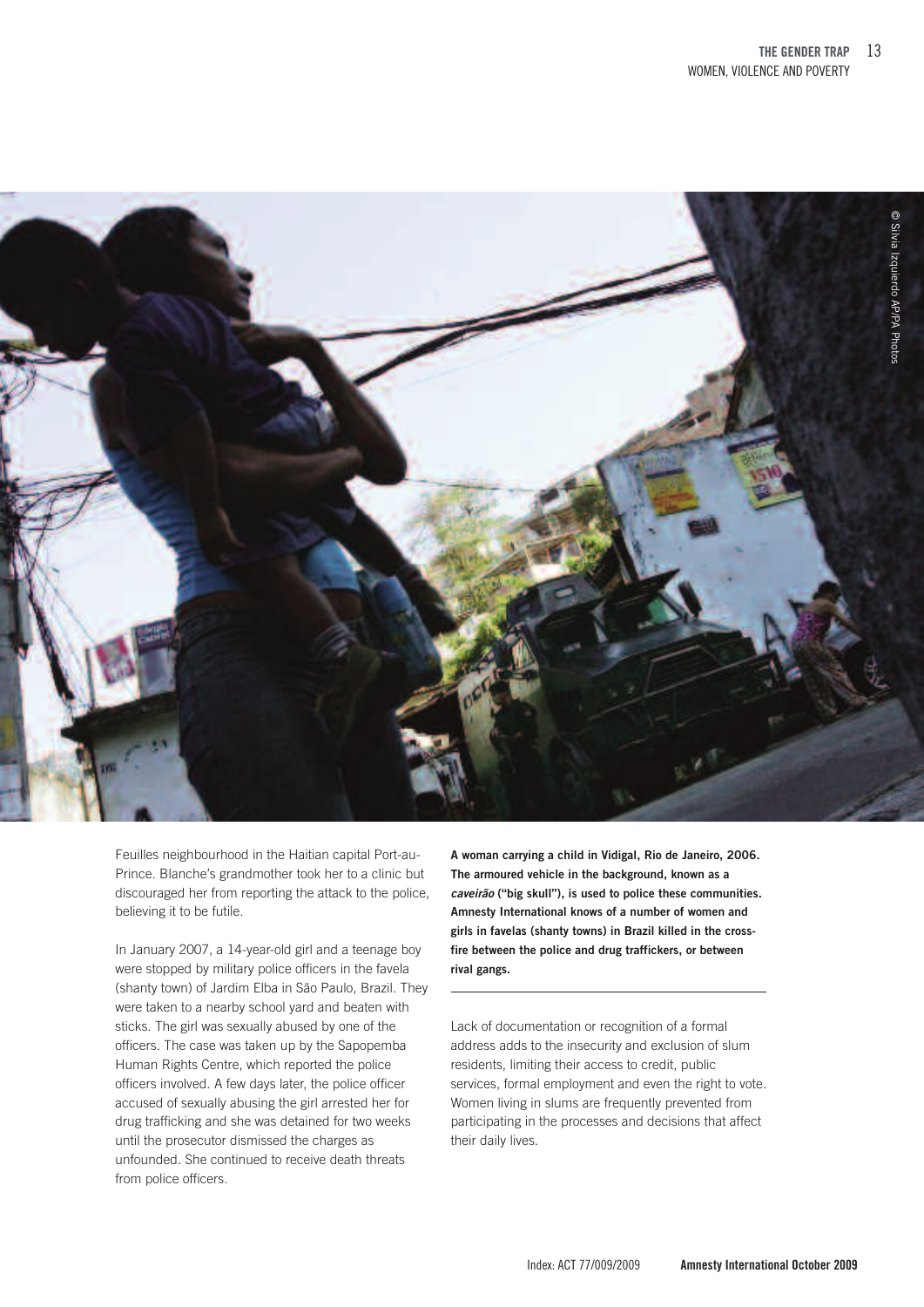### ARMED CONFLICT

![](_page_13_Picture_2.jpeg)

A woman struggles against the storm in Kibati camp for displaced people north of Goma, eastern Democratic Republic of Congo, November 2008.

Insecurity reaches its most brutal extremes in times of armed conflict. Poverty creates the conditions for conflict and conflict in turn further impoverishes populations. In Africa, armed conflict is a major cause of poverty as people are displaced, their livelihoods are destroyed and their social networks disintegrate.

In many conflicts attacks on civilians have been a deliberate strategy to terrorize populations and occupy land. Forcing people to flee by depriving them of their means of survival is military strategy. Women and girls are targeted deliberately for sexual violence as another strategy to break down communities.

Both these strategies were seen during the conflict in Darfur, Sudan. Hundreds of thousands of Darfuris fled from Sudan into neighbouring Chad. They now live in tents and struggle to survive on aid. Women and girls have to leave the camps to fetch water or firewood, placing them at risk of assault by armed opposition groups, bandits or local men. They are not safe within the camps either, as levels of abuse and violence are high.

Mariam, a mother of two, was raped in the Gaga Refugee Camp in eastern Chad. She has lived in the camp for more than six years, since the beginning of the conflict in Darfur, and for the last three years has been a social worker. One of her co-workers, a Chadian man, raped her. Although he lost his job, no formal investigation or proceedings were conducted. The man lives at large in a nearby town while Mariam has to live with the aftermath of the rape: "I do not even go to get water anymore because I feel like everyone is watching me".

#### Women's voices have still not been heard or given their rightful place in the search for peace

Quite often the end of open warfare is followed not by peace, but by continuing armed violence, leaving civilians, and women in particular, at risk. In the eastern Democratic Republic of the Congo (DRC), extensive rape and other sexual violence against women and girls continue, despite several peace agreements. Most acts of rape are committed with near-total impunity by soldiers and members of various armed groups.

Negotiations for peace in eastern DRC, which have been brokered by the international community, have paid insufficient attention to the concerns of women living in the conflict area and have failed to eliminate widespread gender-based brutality against women and girls. This is despite the clear requirements of UN Security Council Resolutions 1325 (2000), 1820 (2008), 1888 (2009) and 1889 (2009) on Women Peace and Security that women should participate in conflict prevention, conflict resolution and peacebuilding processes. At the Goma peace conference in January 2008, women from eastern DRC protested: "Women's voices have still not been heard or given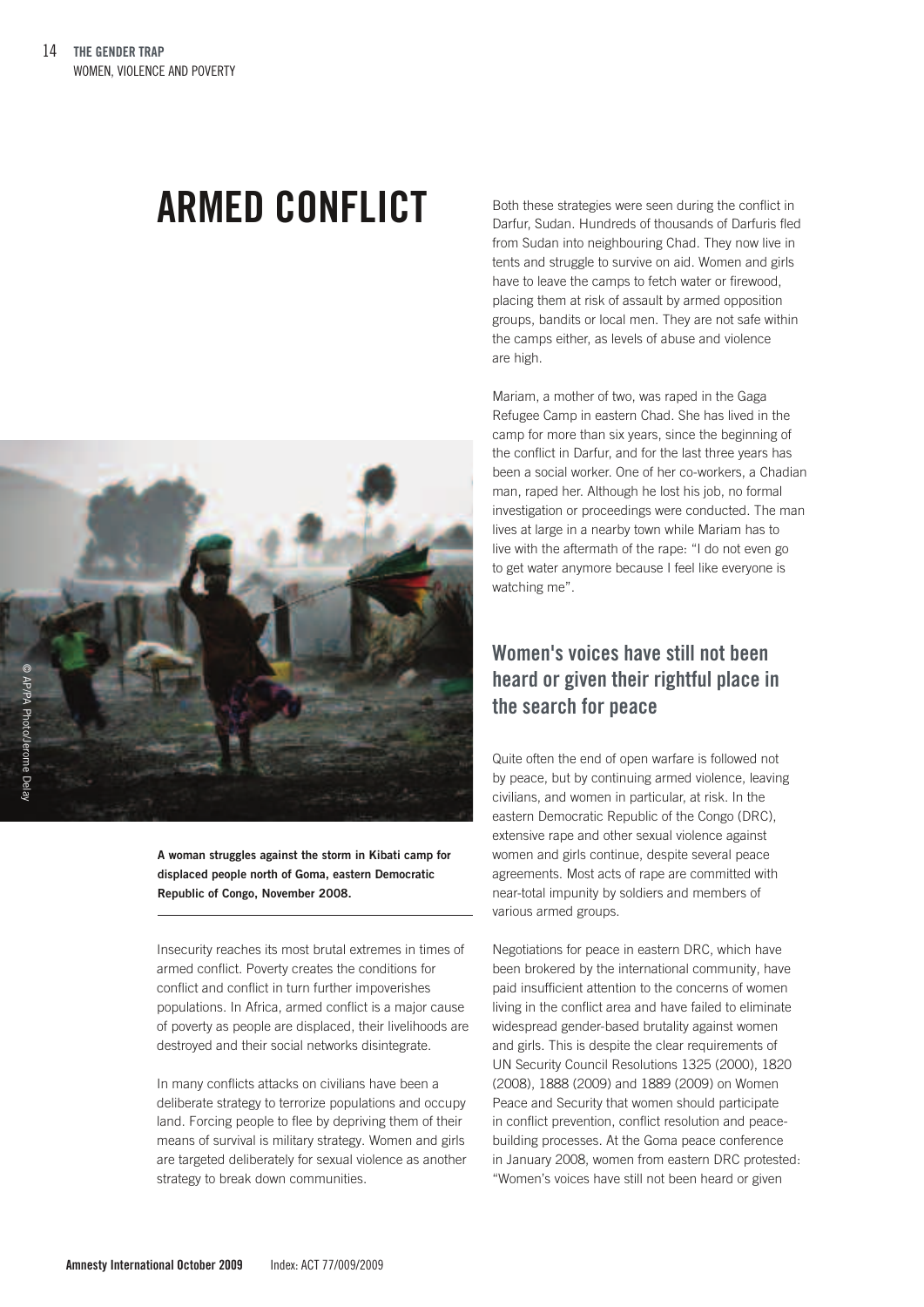![](_page_14_Picture_1.jpeg)

their rightful place in the search for peace. Yet, alongside children, women are the principal victims of diverse forms of violence". 14

In most countries that have gone through an armed conflict, peace-building efforts have failed to ensure women's participation, to address the long-term impact of sexual violence on women's lives or to factor women's rights into post-conflict reconstruction programmes.

During the war in Bosnia and Herzegovina from 1992 to 1995, women and girls were subjected to rape and other sexual violence on a mass scale. As a result, many suffer from serious physical and psychological problems but very few women can afford to pay for medication or counselling. The social stigma attached to rape often pushes them into a life on the margins of society, with many divorced by their husbands when

This woman was raped by soldiers when she was just 13 years old, during the 1992–1995 war in Bosnia and Herzegovina. Tens of thousands of women and girls were raped during the conflict, but only a handful of perpetrators have been brought to justice and the authorities have failed to ensure adequate reparations to the survivors.

they learn that they have been raped. Many of these women live in poverty, unable to hold down a steady job. Some have not returned to their homes because they continue to fear for their safety. More than 14 years after the war, the authorities have failed to ensure justice and adequate reparations to the women survivors of sexual violence.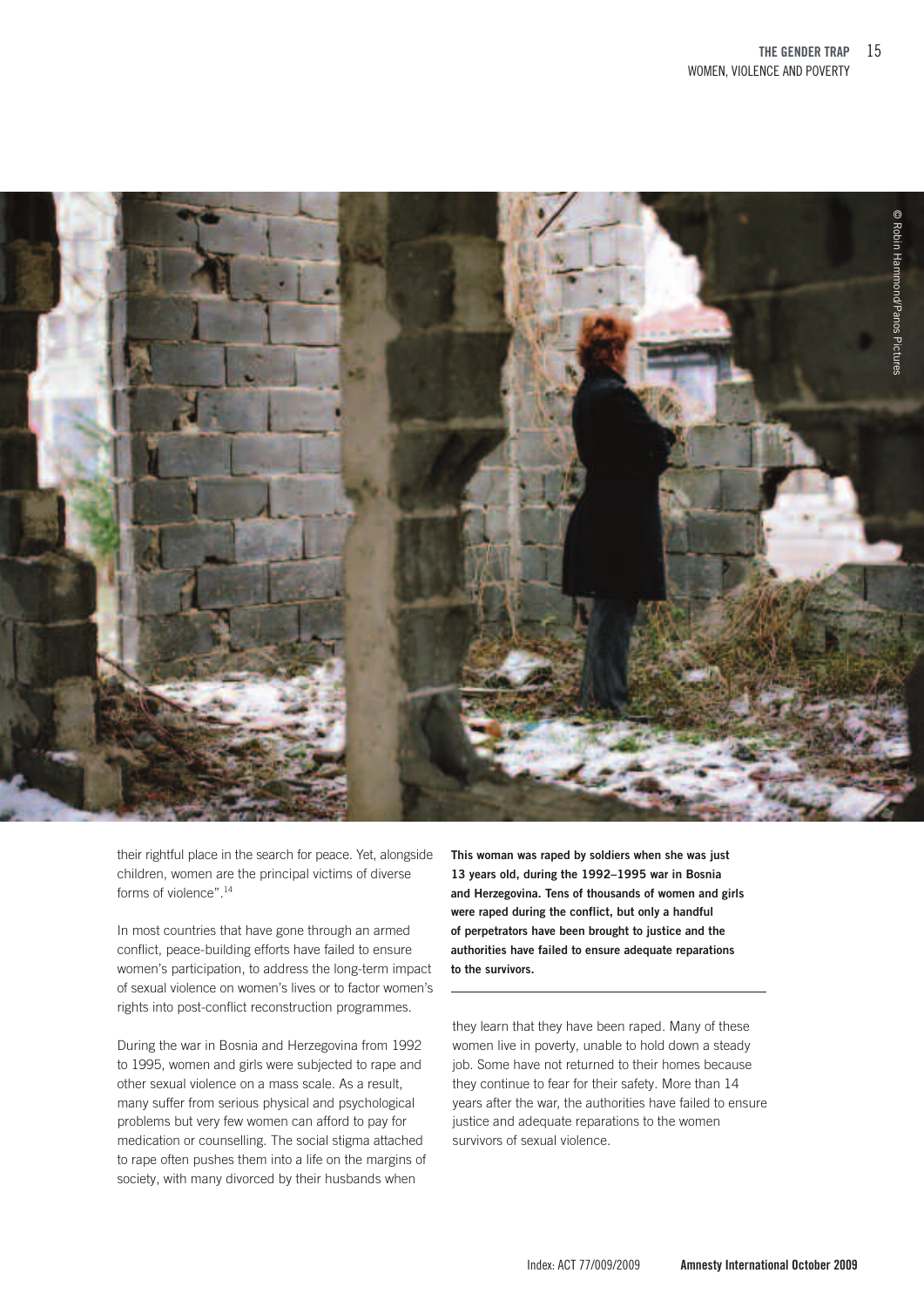#### WOMEN SPEAK OUT

![](_page_15_Picture_2.jpeg)

Journalists protest at the murder of Uma Singh in Nepal in January 2009. The 26-year-old journalist and activist was hacked to death in her home by a gang of 15 men. Uma Singh worked for Radio Today FM and the Women's Human Rights Defenders Network. Some of her articles had become popular across the region, particularly those in which she defended women's rights and criticized the dowry system in Nepal.

When women and girls know that they have rights, they will claim them despite all the obstacles they face. There are inspiring examples to be found throughout the world.

Eight-year-old Nojoud Ali set a legal precedent in 2008 when she became the first child bride in Yemen to demand a divorce in court. Nojoud escaped in a taxi

and went to a judge's office on her own to seek a divorce from her 30-year-old husband who had abused her physically and sexually for two months. She also filed a case against her father who had forced her into the marriage. Although child brides are common in Yemen, this case was the first to reach court. Nojoud was lucky to encounter a sympathetic judge who put her husband and father in custody, ended the marriage, and sheltered her before sending her to her uncle's home. According to Yemeni law however, neither the husband nor the father had committed any crime. While Yemeni civil law sets the minimum age of marriage at 15, parents can sign a marriage contract for younger children. Nojoud's case sparked international interest and has encouraged other girls in the same situation to stand up for their rights. In February 2009, after lobbying by NGOs, the Yemeni parliament adopted a draft law to increase the minimum age of marriage from 15 to 17, and to require marriage contracts to be certified by a judge. The draft law has yet to be ratified by the President.

When women speak out and assert their rights or the rights of other marginalized groups, they run grave risks because they challenge cultural or social beliefs and pose a threat to vested interests. Women human rights defenders may be targeted by community members or organized political or religious groups for not complying with their views. Sometimes they are harassed by the authorities. In Zimbabwe, for example, members of the women's rights organization Women of Zimbabwe Arise (WOZA) have been arrested repeatedly since February 2003 for peacefully demonstrating against the worsening social, economic and human rights situation. They were among the targets when the government cracked down on civil society and opposition activists after the first round of presidential elections in March 2008, and more than 30 WOZA activists have been arrested in 2009, with many facing trial for disturbing the peace. WOZA members continue to show great resilience and bravery in adversity.

Sometimes governments are complicit in violence against women human rights defenders by not taking action to prevent it.

Women human rights defenders may be stigmatized and accused of undermining their culture's values and traditions. They may be subjected to gender-specific forms of violence and abuse including acid attacks, rape and other sexual violence.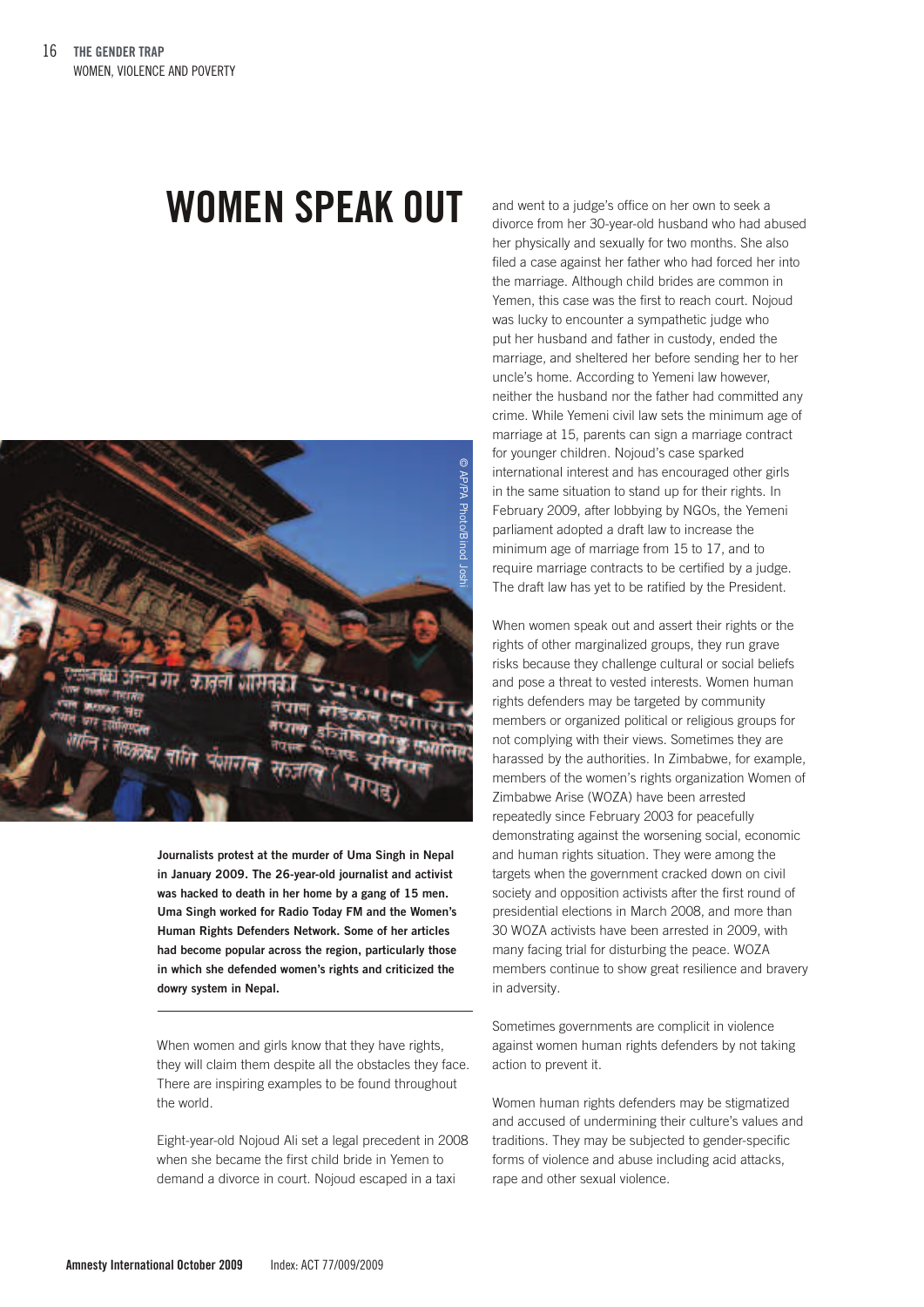![](_page_16_Picture_1.jpeg)

Sahar Hussain al-Haideri, a 44-year-old journalist and human rights defender, was shot dead on 7 June 2007 in Mosul, Iraq. She had frequently reported the situation of women and had criticized Islamist armed groups for their attacks on women's human rights. She had survived an abduction attempt and received several death threats. An Islamist armed group, Ansar al-Islam, reportedly claimed responsibility for her killing.

"I am receiving death threats and there was an attempt to kidnap my nine-yearold son... The people who were there threatening me were clearly saying that I should close the shelter for women at risk and if I don't I will face the consequences"

Shahla, who runs a shelter for women at risk of violence in Afghanistan.

Survivors of Japan's military sexual slavery system and activists demonstrate outside the Japanese Embassy in South Korea, demanding an official apology. Up to 200,000 women and girls were forced into sexual slavery by the Japanese Imperial Army before and during World War II. Humiliated and ashamed, the survivors remained silent for decades. Women drafted into military sexual slavery, "comfort women", have suffered from physical and mental ill-health, isolation, shame and often extreme poverty as a result of their enslavement.

Whether acting as human rights defenders or simply as members of their families and communities, women drive social progress and human rights advancement for all. In some countries, women are active participants in the political process and have made significant strides towards political and economic equality. However in others, they face political forces seeking to reverse the gains women have made towards equality.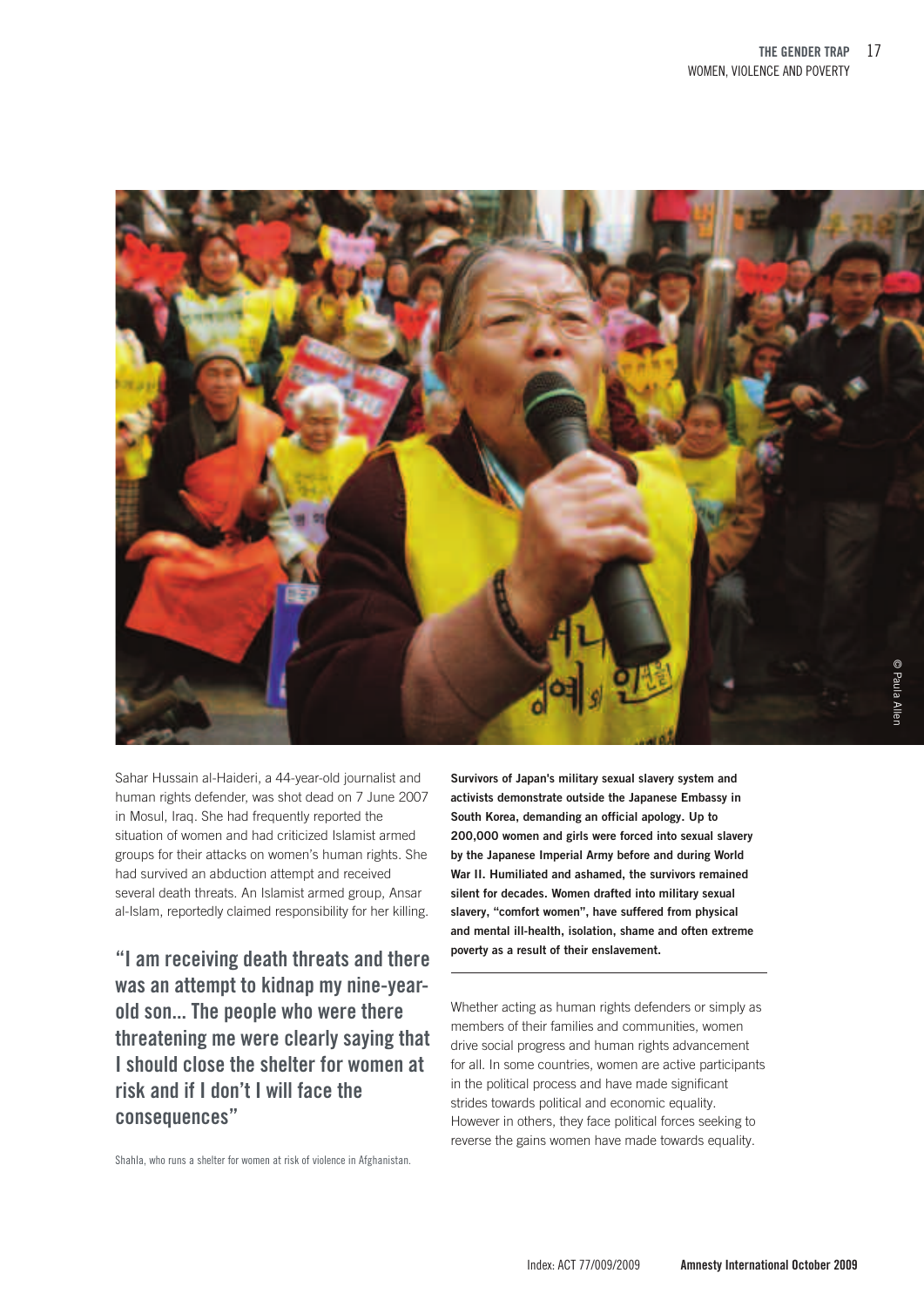### PROGRESS ON PAPER

Sustained campaigning by women's rights activists over the past decades has brought significant advances in the international community's commitment to the advancement of women's rights. At the international and regional level, there are legally binding agreements to protect and promote women's rights. A key principle of human rights is that of equality between men and women. This principle is reflected in all human rights standards.

Specifically focused on women's rights are: the Convention on the Elimination of All Forms of Discrimination against Women and the Beijing Platform for Action.

The Convention on the Elimination of All Forms of Discrimination against Women rests on the conviction that all women have human rights. It takes as its basic premise that ensuring equality between men and women is a state obligation, and that states must change laws and attitudes that foster inequality. It interprets violence and discrimination against women as forms of inequality and calls on states to eradicate them in law and practice. Where state agents and private citizens violate the right to equality, they must be stopped. The Convention spells out specific rights which women and girls are entitled to enjoy, and identifies specific obstacles to the equal enjoyment of these rights, all of which are relevant to eliminating women's poverty.

The Beijing Platform for Action was negotiated and adopted by 180 states as a result of the UN Fourth World Conference on Women in 1995 in Beijing, China. The Beijing Platform is of great importance as it was developed with the participation of the women's movement and took on board the concerns of grassroots women's organizations. It identifies 12 critical areas

![](_page_17_Picture_6.jpeg)

Iraqi women demonstrating in front of the Kurdish Parliament in 2007 against the killing of Du'a Khalil Aswad. She was stoned to death in the street because of her friendship with a young man of whom her family disapproved.

of concern, among them violence against women and women and poverty.

At present the major global response to poverty is captured in the UN Millennium Development Goals (MDGs). The eight goals were agreed by all governments in 2000 and lay out what the international community hopes to achieve by 2015. As an effort to address poverty and benchmark progress towards that end, they are an important achievement as they reflect a global consensus. At the same time, in the way they are constructed, they mask continuing discrimination and fail to address the human rights abuses that keep people poor. Although gender issues are a focus of some of the goals, women's human rights are only partially reflected in the MDGs. Changes are needed in the way the UN measures progress towards the MDGs, particularly in relation to women and girls living in poverty.

The international system must help to protect women's rights in many countries where governments fail to make good on their commitments. At the national level, there are laws in many countries to protect women's rights and promote gender equality. However, these laws do little to improve the lives of women if they are not enforced. There are no legitimate excuses to explain why governments have failed to fully implement – and make effective – the national and international laws passed over the last few decades to end discrimination and violence against women. One thing is certain: equality and rights can only be achieved when women actively participate in political processes and when their voices are heard.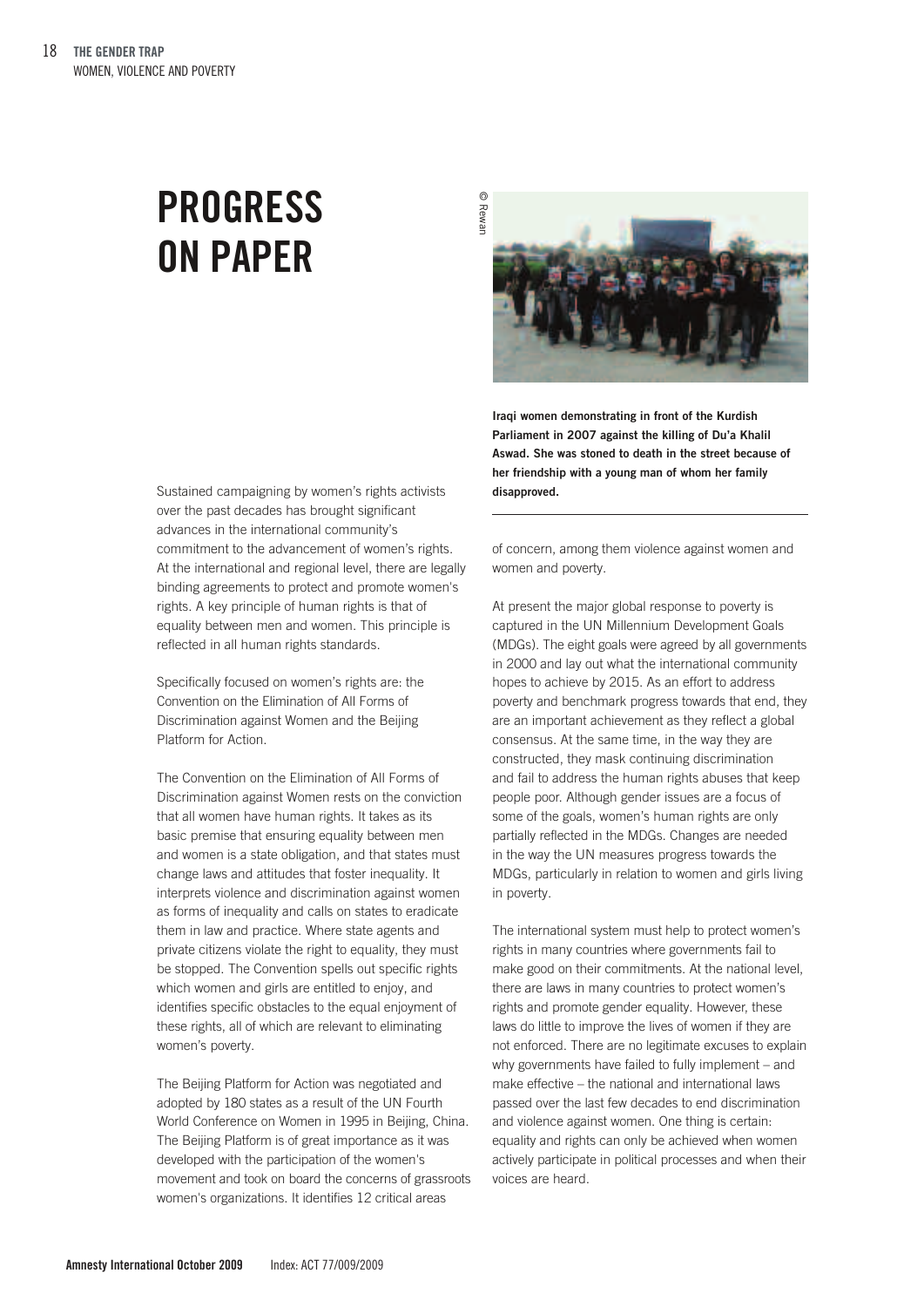### THE WAY FORWARD

Economic growth is not enough to overcome poverty, especially for women and girls who are denied their fair share of income, resources and power. Growth in many countries is not improving the situation of marginalized groups, so a general increase in income levels is insufficient; discrimination and inequality must be confronted.

Women continue to be most affected by poverty, violence, environmental degradation and diseases. Women continue to be targeted in armed conflicts and to face restrictions on their freedom and autonomy.

Women's voices must be heard. Their contributions must be recognized and encouraged. The active participation of those affected is a critical part of any strategy to overcome poverty.

There have been many leaps forward in recent years in the understanding that women's rights are human rights. Many reports have been published showing how states fail to ensure women's human rights. Despite progress in understanding and developments in international law, many women's lives have hardly improved: states and international institutions have to work harder to ensure women's rights in practice, with a strong political will to ensure equality.

#### ENDNOTES

1 www.ilo.org/global/About\_the\_ILO/Media\_and\_public\_information/ Press\_releases/lang--en/WCMS\_008066/index.htm: www.undispatch.com/~undisp6/node/6573. 2 www.fao.org/DOCREP/x0171e/x0171e02.htm. 3 www.fordfound.org/issues/human-rights/our-focus. 4 www.unhabitat.org/content.asp?typeid=19&catid=303&cid=6845. 5 UNIFEM and Women's Funding Network, World Poverty Day 2007. Investing in Women – Solving the Poverty Puzzle, www.womenfightpoverty.org/docs/WorldPovertyDay2007\_ FactsAndFigures.pdf. 6 UN Secretary-General's In-depth study on all forms of violence against women, UN Doc. A/61/122/Add.1: http://www.undp-povertycentre.org/pub/IPCPovertyInFocus13.pdf. 7 www.un.org/ecosocdev/geninfo/women/women96.htm. 8 American Association of University Women, Hostile Hallways: bullying, teasing, and sexual harassment in school (Washington D.C., American Association of University Women, 2001), cited in UN Secretary-General's In-depth study on all forms of violence against women, UN Doc: A/61/122/Add.1, 2006. 9 Amnesty International, Dying Too Young, Maternal mortality claims the life of one woman every minute, May 2009, Index: ACT 35/005/2009. 10 Melonie Heron et al, Deaths: Final Data for 2006, National Vital Statistics Reports, Vol. 57, No. 14, April 2009, at 5, Table 34, available at www.cdc.gov/nchs/data/nvsr/nvsr57/nvsr57\_14.pdf. 11 Católicas por el Derecho a Decidir, "Medios de Comunicación y abuso sexual", 18 April, 2008, cited in, Amnesty International, The Total Abortion Ban in Nicaragua: Women's Lives and Health Endangered, Medical Professionals Criminalized, July 2009, Index: AMR 43/001/2009, www.amnesty.org/en/library/info/AMR43/001/2009/en. 12 Amnesty International, Demand Dignity: Case studies on slums: campaign digest, Index: ACT 35/010/2009.

www.amnesty.org/en/library/info/ACT35/010/2009/en 13 COHRE, Women, slums and urbanisation:

Examining the Causes and Consequences, May 2008, www.cohre.org/store/attachments/Urbanisation\_Report.pdf. 14 Amnesty International, Democratic Republic of Congo: No end to war on women and children, September 2008, Index: AFR 62/005/2008,

www.amnesty.org/en/library/info/AFR62/005/2008/en.